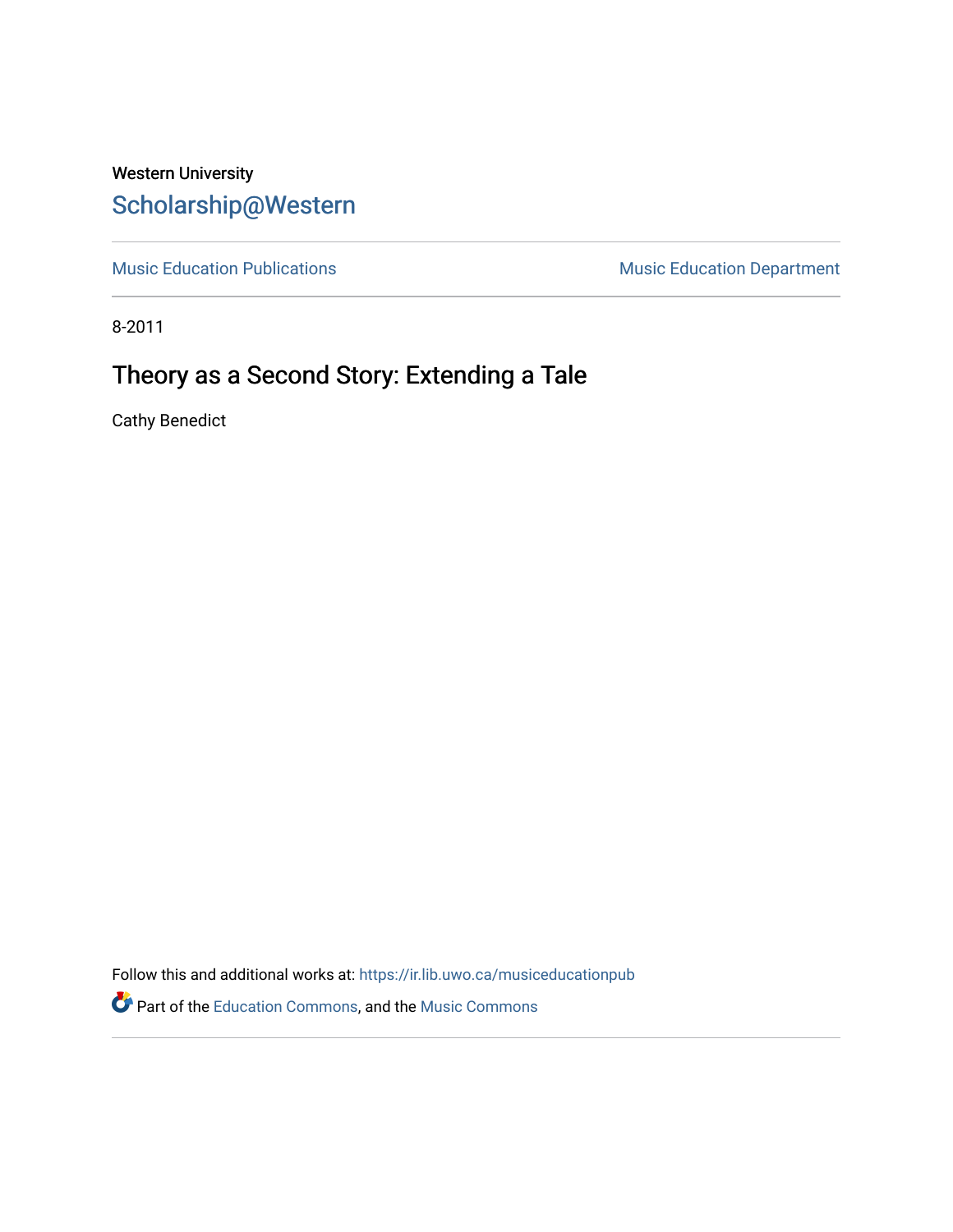# **A**ction, **C**riticism & **T**heory for Music Education

*The refereed journal of the* 



Volume 10, No. 1 August 2011

Patrick Schmidt Guest Editor

# **Electronic Article**

# **Theory as a Second Story: Extending a Tale**

# **Cathy Benedict**

© Cathy Benedict 2011 All rights reserved.

ISSN 1545-4517

The content of this article is the sole responsibility of the author. The ACT Journal and the Mayday Group are not liable for any legal actions that may arise involving the article's content, including, but not limited to, copyright infringement.

For further information, please point your Web Browser to http://act.maydaygroup.org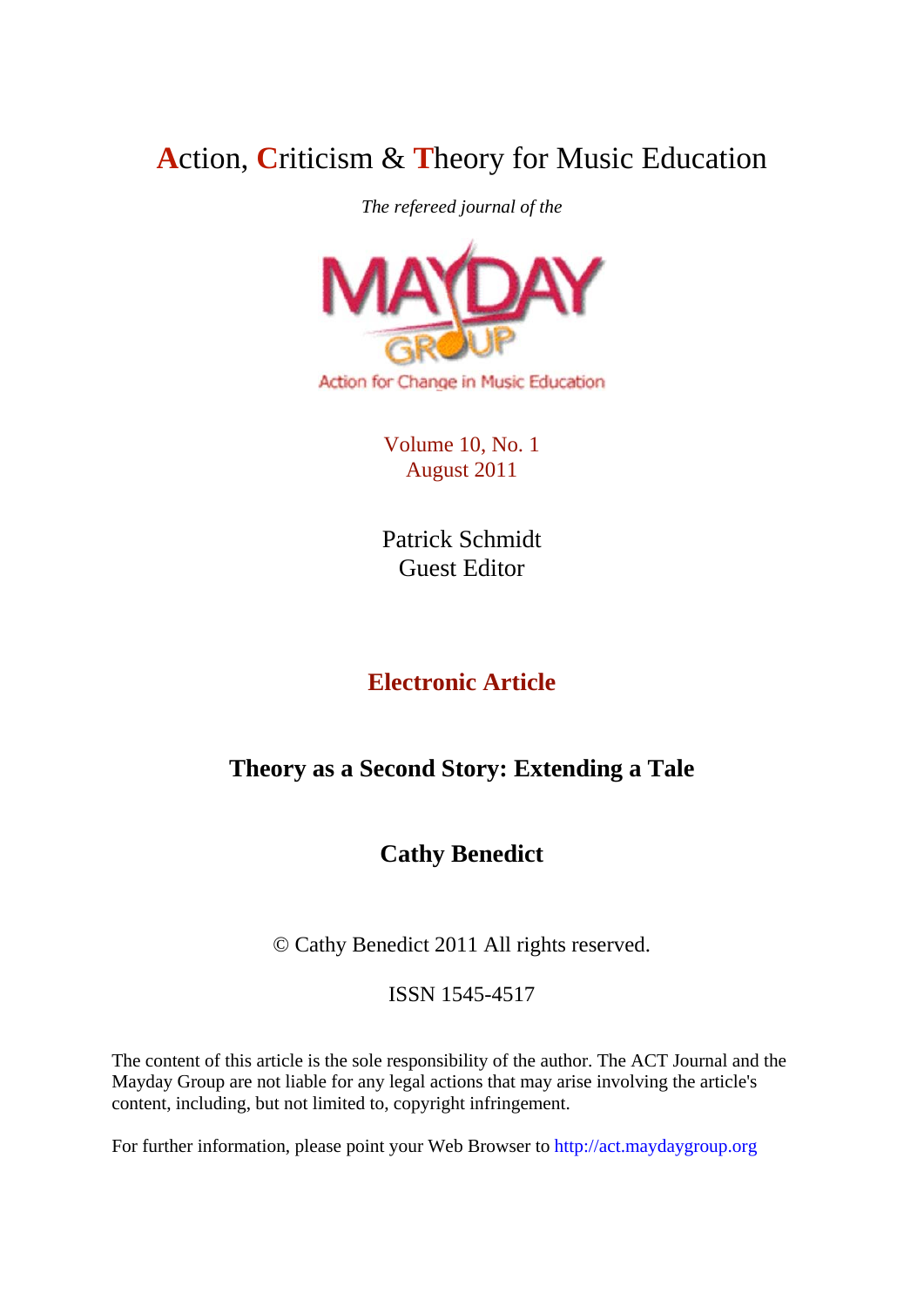### **Theory as a Second Story: Extending a Tale**

## Cathy Benedict Florida International University

Wayne Bowman (2006) asks us to consider what difference narrative will make. And that depends, he believes, on what we ask of narrative. What do we ask, then, of a narrative such as Parker's? What have we come to expect of narratives regarding music practices in urban contexts? Are expectations dependent upon mediation, and if so, what do we bring to the text as ACT readers? What can we expect of voice, and whose ought to be prominent? And, as we consider education and urban contexts: can the use of narrative "change our understanding, beliefs, and ultimately our actions as music educators" (6) and how will it do so? Is the power of story such that simply in its telling we are transfigured?

My hope is that stories such as Parker's may indeed challenge our own understandings of institutional power, contradictory relations, hierarchical positionings, and situated environments. Certainly, one need not look further than the decades of articles in music journals, the discourse of principals, policy makers, parents, music teachers and movie directors, for stories that pull at our heart strings—think Mr. Holland's Opus, for instance. Clearly, then, "there is nothing inherently emancipatory about narrative." In fact, narrative "may, and often does, legitimatize existing power relations, existing discourses, existing patterns of privilege and possibility" (Bowman 2006, 12). How then is the narrative of this particular urban context—offering a reading of music in the lives of children that counters so much general assumption—any different from narratives that legitimizes the use of choral programs for the betterment of children?

Narrative often leads us to the heart of action and ideals.<sup>[1](#page-9-0)</sup> For those of us in search of varied meanings, storied accounts can lead toward a telling of events that, in their unfolding, present ethical encounters with and for resistance; thereby giving accounts of "processes of rupture" (11) and reinforcing how significant they may be. The wake of said stories present us with how music practices and pedagogies in urban contexts need more than the dualism between healing tales or accounts of horror—they need narratives of rupture.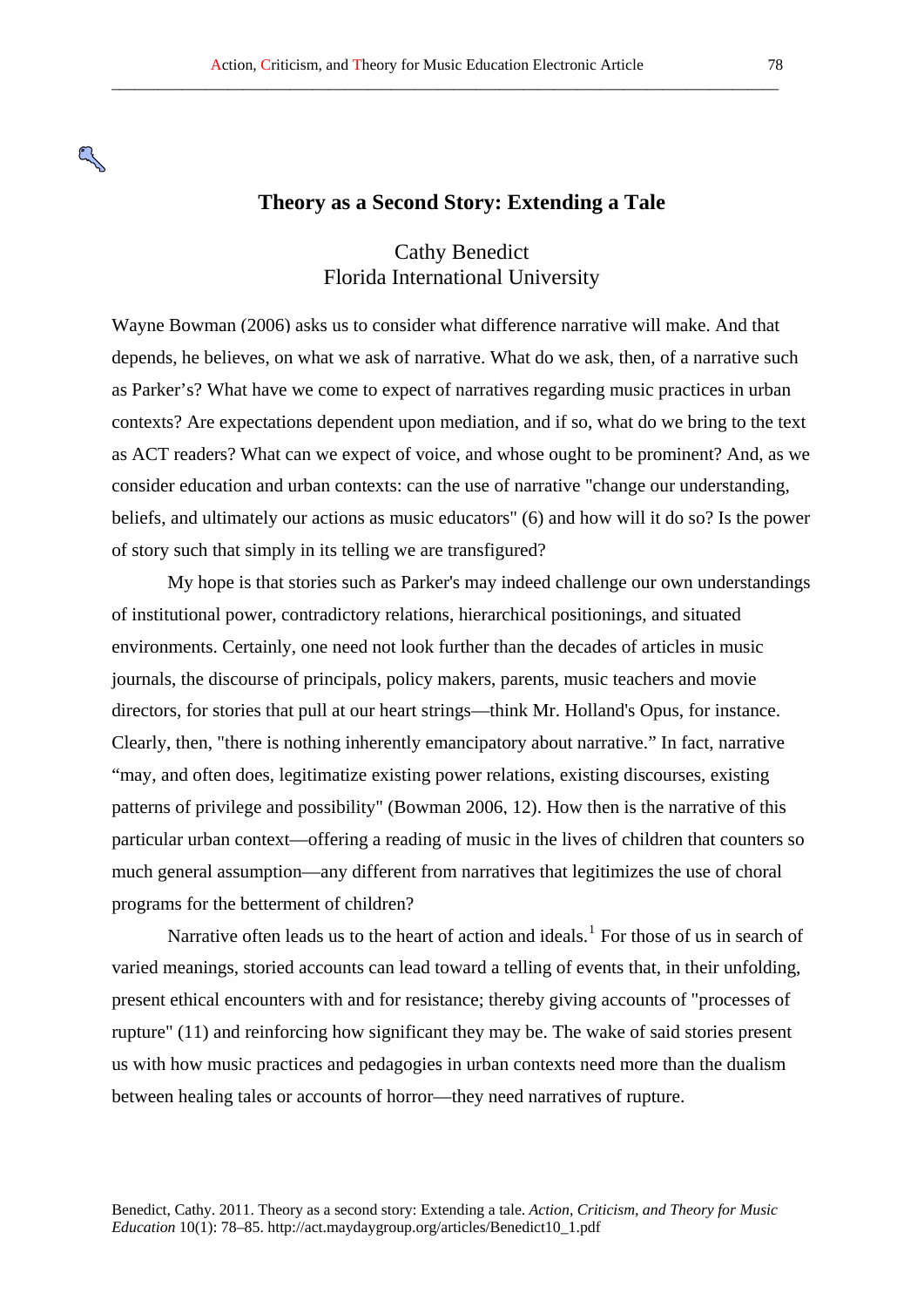Parker shares with us descriptions of positionality, ownership, mission and hidden agendas. The story is placed in a particular setting and is a tale of self-reflection, frustration, anger, of guilt and culpability. As a vehicle for making sense of a reality that continues long after dislodged, *The Agency* narrative offers a vehicle for making sense of one particular reality, while also creating the entry point for a research process to represent it. As an overflow of this narrative—and not as a response or a corrective—my entering then moves in and through, multiplying the possibilities of this inquiry.

Our texts then act both as inquiry in the form of a narrative description, as well as texts through which multiple lenses can be threaded. A similar complexity of text is seen in what is often named 'urban musics'—those framed by racialized and economically segregated subjects. It also appears in the multitude of dispositions toward the ultimate resistant body, that of the 'urban student'. These narratives approximate the challenges of music and teaching to the ethical dilemmas that are present in any educational circumstance. In doing so, our texts attempt to remind us that 'urban' is a political qualifier, which charges us to enter not 'a world apart' but rather our own internal commitments.

As I "thread" my way in and out (Kincheloe & Berry 2004) and think through the multiple possibilities of Parker's text, a series of questions appear. At center is not simply my own interpretation—there are multiple ways to thread in and out of any text but rather a way to highlight the manner in which 'urban narratives' in music education need to be made more diverse. At hand is the reminder that the richness of 'urban narratives' deserves more than the historical oblivion we have experienced; they require constant and nascent investigation. As such, my own particular point of entry suggests a multiplication of how to think through issues of otherness, lack, deficit, privilege, and care.

Thus, I grapple with the pragmatics of Bowman's question: what do we ask of narrative and consequently, what do we ask of urban music narratives? In doing so, I follow Kincheloe and Berry (2004), believing that the kind of "feedback looping" involved in a "point of entry" treatment of a text, functions to "expose locations of power, challenge takenfor-granted assumptions and de-center positions of authority" (129). Consequently, what follows is not the exact mirroring of narratives, but rather a representation of one other thinking and another set of entry points. It is an exercise in how we may continuously add to questions and thoughts to issues already raised. Focusing not on what ideas *ought* to be—and consequently are *not* to be—thought in urban music education.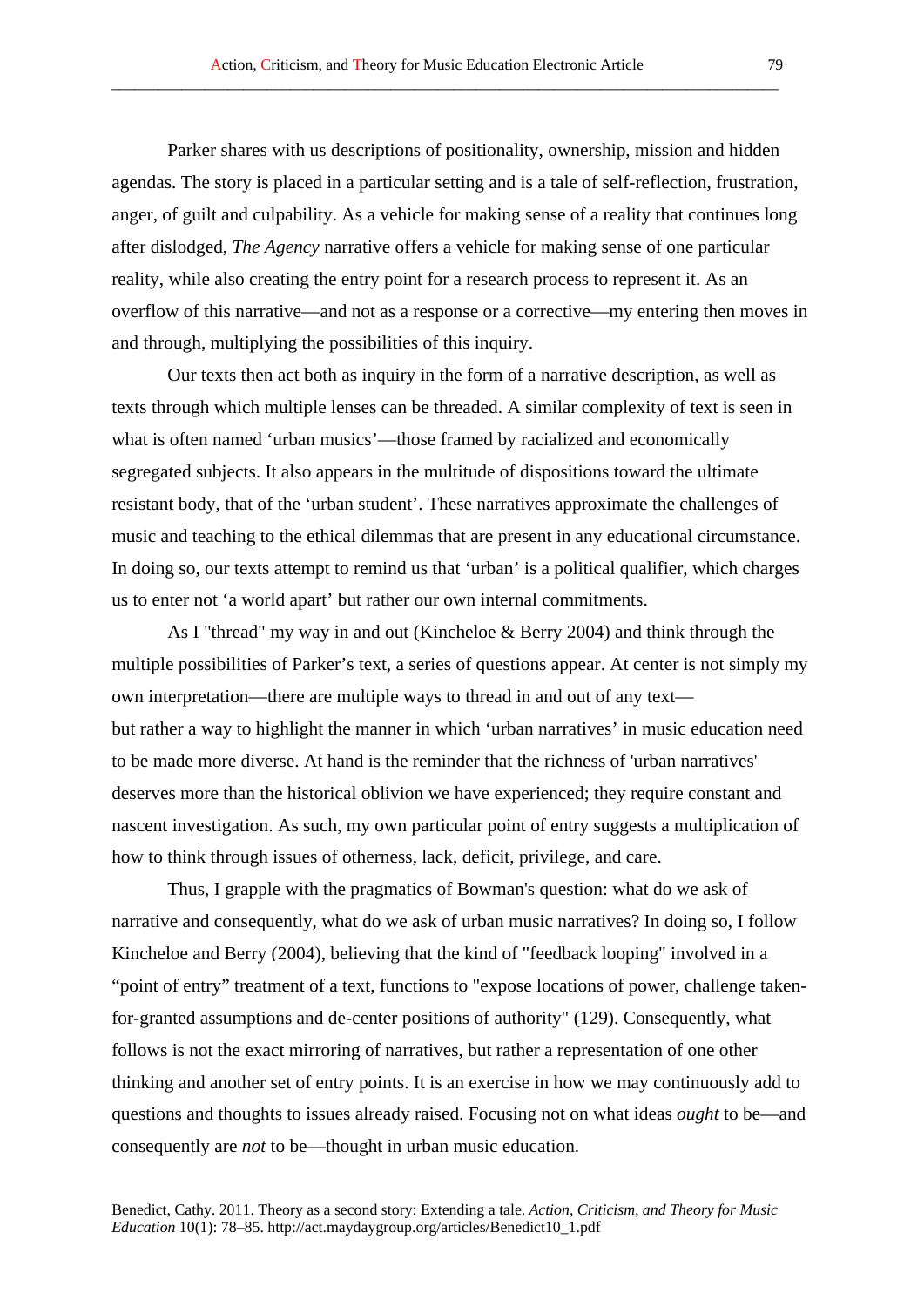### **Multiplying the Text: Ethics, Agency and** *The Agency*

The mission of *the agency* provides an immediate point of entry. Mission statements function on multiple levels: they articulate the goals of an organization, provide the framework for their stated operation, and most often articulate for whom the organization exists. Consequently, mission statements often function as slogans and as slogans are "emotive…and systematically ambiguous" (Popkewitz 1980, 304). Yet unlike slogans, mission statements also operate as policy statements. And policy statements, as Groys (2009) reminds us, are only significant if they can be "measured in terms of its value in the marketplace" (ix). Measurement, in this connotation, implies exchange. And the specter of exchange—what is exchanged and for what—is at the heart of Parker's narrative.

Two forms of exchange are particularly prevalent in this story. The first sets geography against assumptions of race and class. And the second highlights education in music against ownership. As Parker presents it, the larger mission of this particular agency is to "provide the necessary support and opportunities for children from mostly low-income families." Within the choir itself there appears to be a mixture of cultures that cross class and racial lines. Within that mixture, however, there are narratives that suggest a coded interpretation of urban, and assumptions that are at once deficit based and potentially destructive. This particular construct of urban plays out in two ways that immediately come to my attention. Firstly, it is assumed that the agency is urban, for it is geographically situated in a large city. However, in this context of geographically urban situatedness, Parker recognizes that, as with many urban environs, there are sections of the city many would loath to speak of as urban when defined by assumptions of lack, need, or "underprivilege". To use the example of the city in which I have lived for the last 20 some years: Greenwich Village may be located on the same island as Washington Heights and Central Harlem but in the coded language of race, Greenwich Village is not urban—unless of course, one chooses to play the reverse cultural capital card. Indeed, this is raised as Parker writes of students being confronted with assumptions about their "financial resources" simply because they are members of the choir. Secondly, while there may be no clear sense of the racial or ethnic representation in the choir, what constitutes class division lines is quite clear. The agency owns the production of labor and both students and Parker are commodities.

Marx (1977) suggests there is little that is inherently problematic in the notion of commodity. Indeed, one could argue that the musicing the children are doing with Parker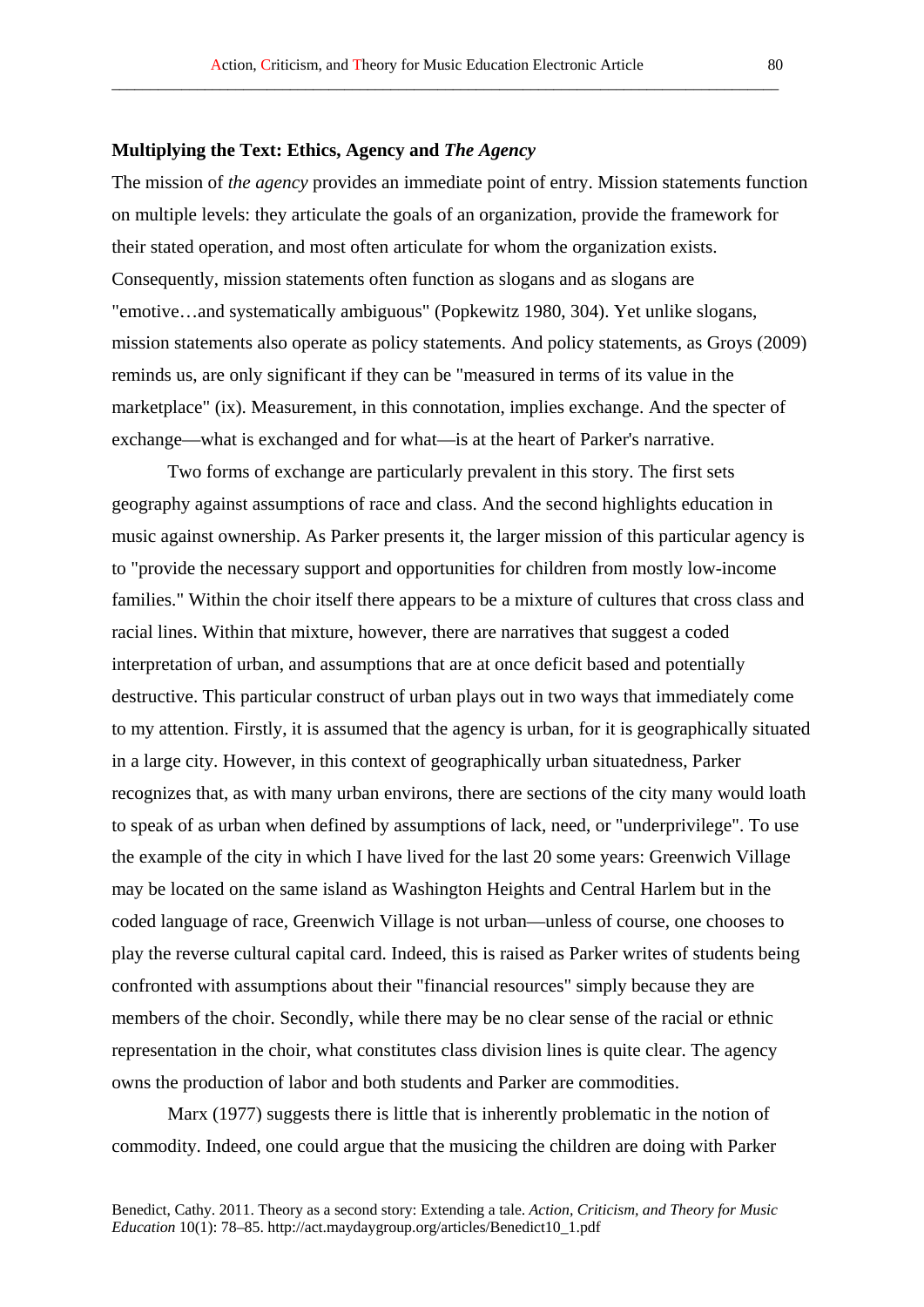satisfies a very human need for self-expression. This story shows us, however, how easily the envisioned pedagogy of the teacher and the willing involvement of the children can be exchanged for something that separates both children and Parker from the musicing process. It seems clear that the showcase choir, housed in an agency whose mission is to support the education, growth, community, and musicing of students from low-income families, is being exchanged for recognition. Such an arrangement places the public as the conferring authority, the legitimizing force that confirms that something of value is being done for *these* children and thus, for *society*.

As workers, the children's job is to show up, behave, and sing well. If they should lose interest or not find satisfaction in how the choir is run, this has little effect on the organization. The children can, quite literally, be exchanged for other children. Parker's exchange-value, on the other hand, hinges on her consent to not only shepherd the children through the concerts and repertoire but to consent to the use of herself, and thus the children, as a donation generating "publicity vehicle." On one hand the choir is being exchanged for monetary support, which quite possibly brings a sense of self-satisfaction, and yet works against a commitment that reaches beyond writing a check. And on the other hand, an agency whose mission is founded on support seems to be using the choir to "[save] children from their communities rather than working with communities toward excellence" (Delpit 1992, 238).

Interrogating those systems that fuel the commonsense practice of using any musical ensemble as a publicity device that legitimates and makes ownership of a group possible is essential. Interrogation, then, starts with the placing of a story, and continues with alternative readings, which expand, challenge and strengthen an initial stance. Practices of continued interrogation remain nevertheless scarce in urban music education. It is thus inviting to extend Parker's initial questions by asking: Do agencies, similar or not to this one, use these kinds of ensembles to project a fictional societal order over a perceived urban disorder? In what ways does the use of the choir ensure a circle of dependency that furthers the continuation of similar non-for-profit arts organizations, or an adulthood that guarantees the continuation of modes of production that accentuate class divisions?

These questions bring us back to Popkewitz (1980) who asks us to consider that: The potency of a slogan is that it can create the illusion that an institution is responding to its constituency, whereas the needs and interest actually served are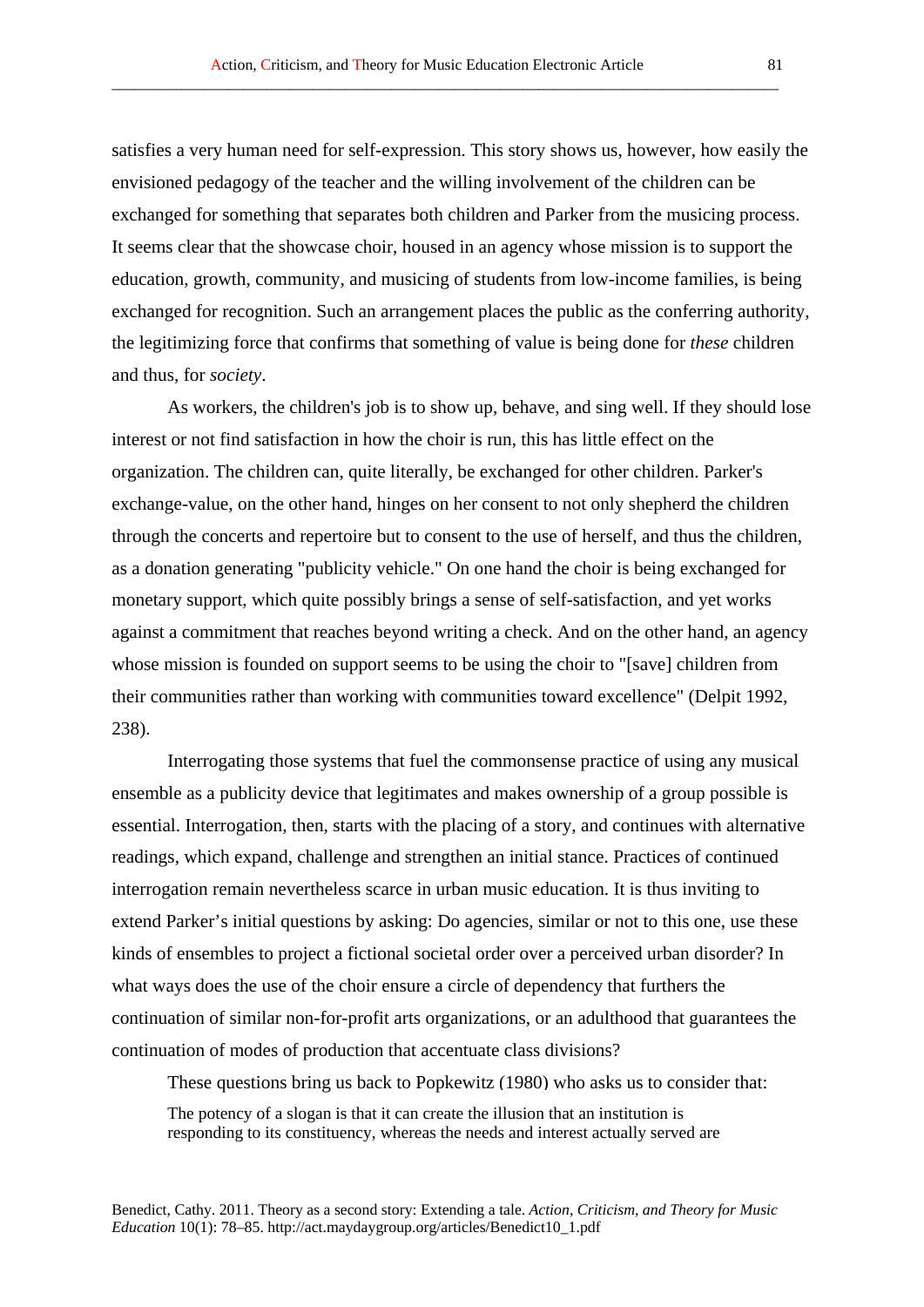other than those publicly expressed. The slogan my suggest reform while actually conserving existing practices. (304)

\_\_\_\_\_\_\_\_\_\_\_\_\_\_\_\_\_\_\_\_\_\_\_\_\_\_\_\_\_\_\_\_\_\_\_\_\_\_\_\_\_\_\_\_\_\_\_\_\_\_\_\_\_\_\_\_\_\_\_\_\_\_\_\_\_\_\_\_\_\_\_\_\_\_\_\_\_\_\_\_\_\_\_\_\_\_

I wonder then what evidence exists that suggests that singing in the choir contributes to happy and healthy adults and what exactly constitutes a happy adult in the context of this agency and its mission? Certainly there must be the recognition that simply saying one would like to help children "become happy and healthy adults" doesn't necessarily make it so, nor is this goal sufficient for the education of children, urban or otherwise.

Not unlike the realities of many teachers, Parker is being asked to reject her ethical desires as she engages with students and musicing. As she repeatedly engages in behaviors in which she denies and even betrays the children and her own vision of musical engagement, her identity, the identity of the students, and their conception of musicing and happy adulthood is constructed through the patriarchal and coercive lens of the agency. Patriarchal narratives, that often permeate lives in education and are particularly present in urban milieus, both whisper and shout, "We'll take care of you, if you take care of us;" control is established by a hierarchy through which Parker consents to both overt and covert dictates. Fundamentally, she enters into a contract of adhesion that is both articulated and insinuated; a contract in which the agency holds the power over both Parker and the children. It not only appears that Parker's consent indicates that she has given up the rights to her ethical grounding, but that this consent also signals and substitutes the consent of the students. This double burden that many teachers face, is rarely aired or confronted. While this relationship isn't necessarily dictated by gender, one wonders whether the location of Parker's race, gender, and ethnicity place her at odds with the mission, both stated and lived. As such, a feminist read of this narrative could bring to surface yet another entry point and a set of complex understandings of the agency's relationship with and complicity to a society that continues to privilege certain persons above others.

#### **The Exchange-Value of Urban Youth**

What then are the consequences of the organization's desire to sell the image of the choir? And what exactly is the agency selling? Berger (1972) reminds us that, "publicity has an important social function. The fact that this function has not been planned as a purpose by those who make and use publicity in no way lessens its significance." He argues forcibly that, "publicity turns consumption into a substitute for democracy" where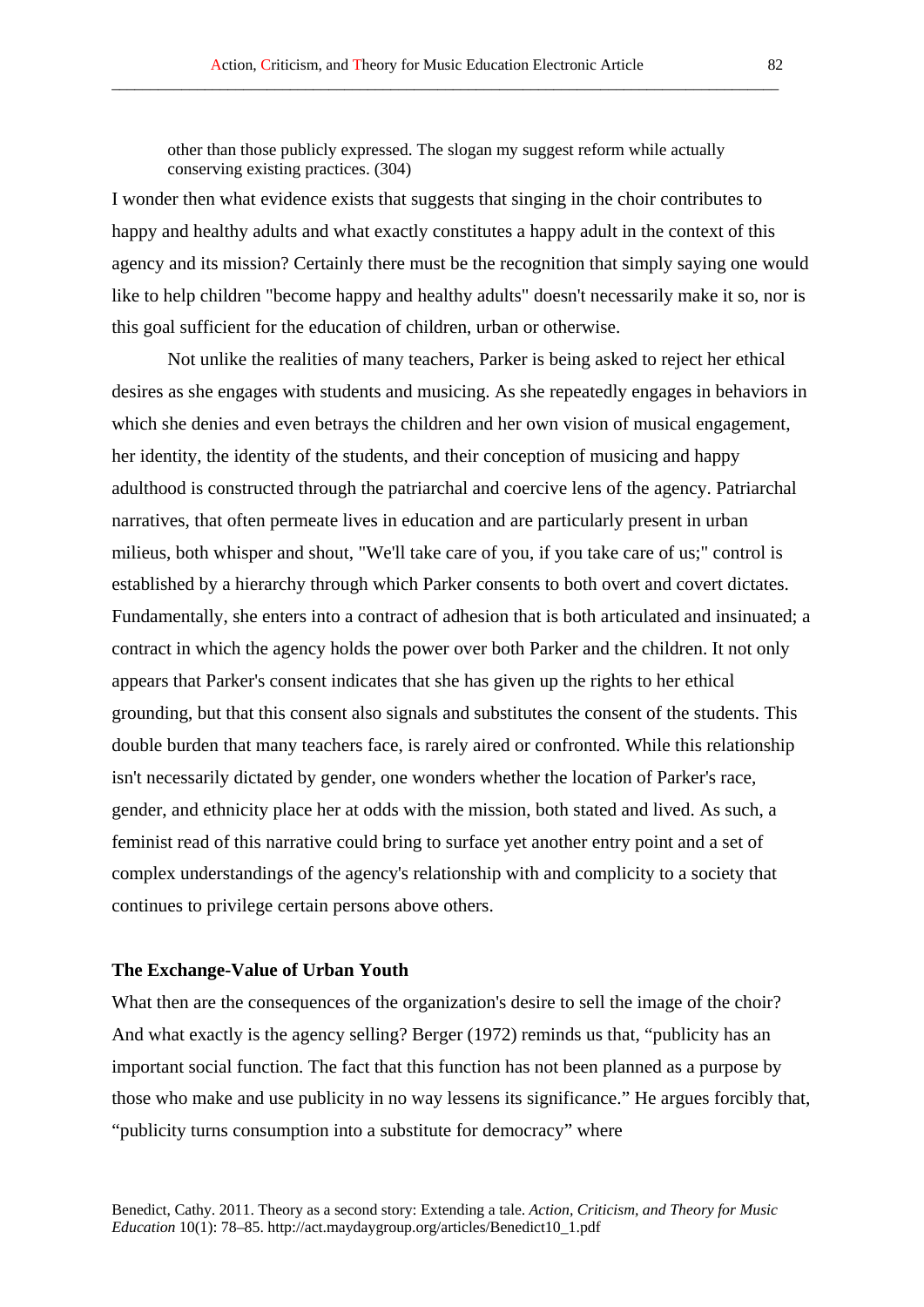The choice of what one eats (or wears or drives) takes the place of significant political choice. Publicity helps to mask and compensate for all that is undemocratic within society. And it also masks what is happening in the rest of the world. (149)

These words make clear that publicity is grounded in the future, rather than in immediate needs. The function and purpose of publicity is focused on presenting an image that is to be envied and desired. Consequently, what agencies such as these publicize and what that something might be are paradoxical. Just as Parker realized that the purpose of the choir had shifted, teachers are often confronted by how their institutions "broadcast [their] image…through children."

In his book *Deschooling Society*, Illich (1972) interrogates and dismantles the benevolence of institutions and suggests that,

Health, learning, dignity, independence, and creative endeavor are defined as little more than the performance of the institutions, which claim to serve these ends, and their improvement is made to depend on allocating more resources to the management of hospitals, schools, and other agencies in question. (1)

Through this particular lens the agency hardly exists as a benevolent institution, rather it engenders an irrefutable voice of what creativity can be, what counts as music, and even more problematic, what "these" children can and should become. Such misguided, indeed racist and paternalistic "care" has been challenged by Delpit (1995) who points out that, "oppression can arise out of warmth, friendliness, and concern" (45). Clearly, the choir felt cared-for by Parker, as she grappled throughout her stay in the agency, balancing caring for the students and the dictates of the agency. But for the agency, caring for childhood does not lead toward happiness as the empowerment of a healthy and critical adult voice.

Postman (1982) has suggested that the construct and conception of childhood has essentially disappeared. Using examples of images of children as mini-adults that proliferate all media and the ways in which play is rarely spontaneous and almost always organized, he demonstrates how the distinction between childhood and adulthood is blurred and often deliberately obfuscated. This view helps us to consider how the choir is being used for the purity of the children's voices and thus the purity and air of innocence they present. What we experience, then, is "proof" of the agency's success: the purity of the voices of children has the power to transcend and lift these children from any despair, real, or otherwise.

Postman believes childhood should be sacred. Indeed, few of us would suggest that the wonders and creative possibilities of childhood should be used in exchange for anything that eradicates the sacredness of childhood—a sentiment that seems to be integral to the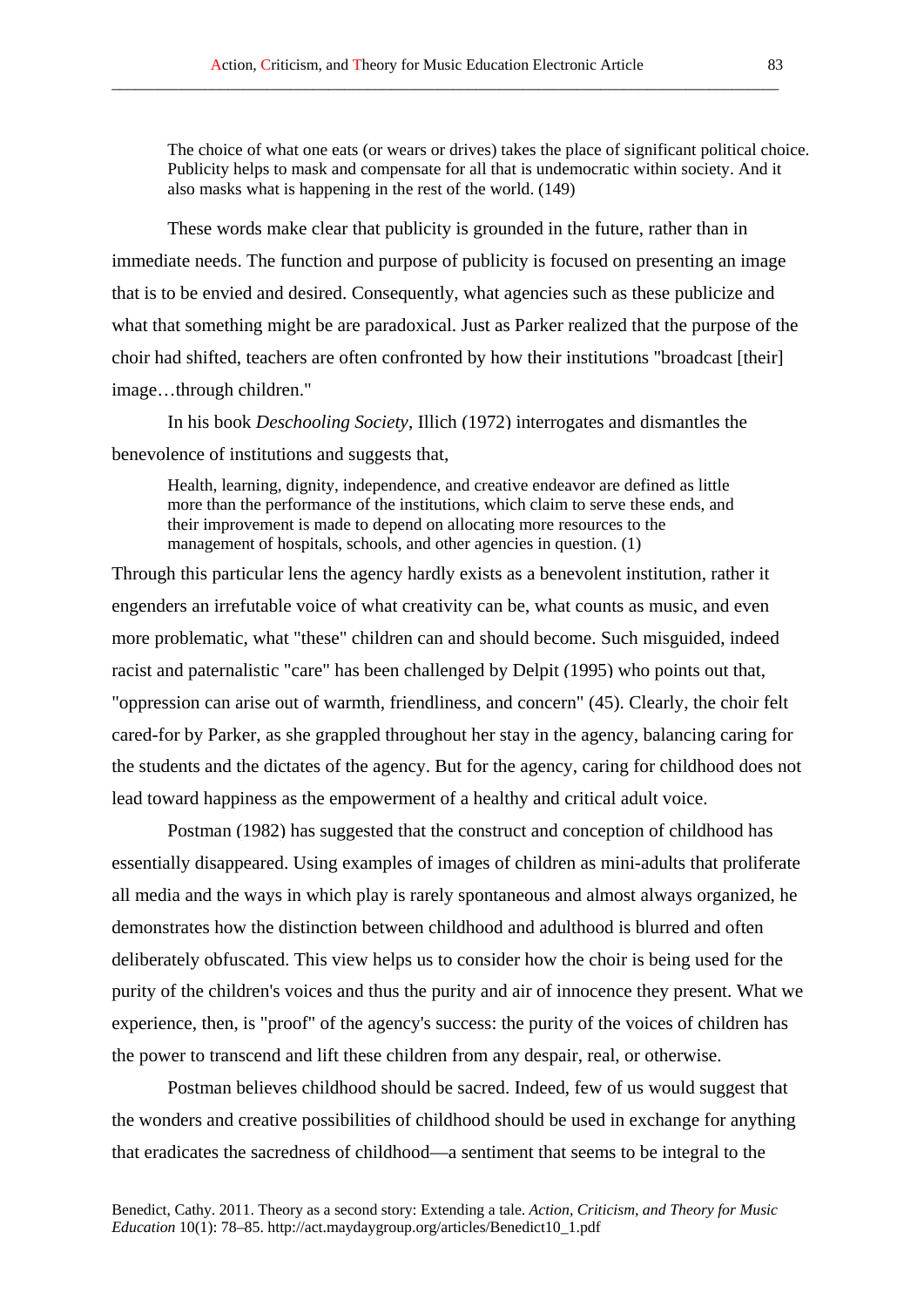stated mission of the agency. And yet, it is exactly the sacredness of childhood that is at stake with the goal of "broadcasting the image of the agency through the children." It is exactly the sacredness of a full, equitable, and promising childhood that is denied when we relegate the education to the casualty of social circumstances. Many teachers desire to work in opposition

to the social trend of "adultification" (Postman 1982) and behave in ways that speak to the essence of being human in their ability to "deviate from the socially determined programme" (Groys 2009, 78). Unfortunately, it seems that rather than dismantling a system that systematically robs children of a childhood, a childhood that might indeed pave the way for children to "become happy and healthy adults," the agency exploited the children's choir and made use of a society unwilling to interrogate a world that is so often named for others in the name of justice. Does this agency function as a site of resistance or legitimizing institution for empowered status quo (Kincheloe & Berry 2004, 143)?

The agency for which Parker established this choir, all agencies such as this one, are political institutions that engage in political practices. Wolin (2004) reminds us that, "these institutionalized practices play a fundamental role in ordering and directing human behavior and in determining the character of events" (7). In this case, the character of events appears to be far-reaching in ways that Parker probably couldn't have predicted previous to this experience, but of which she now asks us to be wary. Far-reaching, in my own engagement with Parker's narrative, speaks to a capitalistic discourse for this not-for-profit agency that is mired in class positionings and assumptions. Far-reaching also suggests how musicing, repertoire, performance in urban contexts requires more than the historical oblivion that permeates and has constructed many of our assumptions and much of our actions.

This response is my own reckoning of Parker's narrative. To be sure there will be and are others, which brings us back around to Bowman's (2006) warning to "resist the notion that narratives are authentic and emancipatory" (11). Neither of these narratives is by themselves emancipatory, but each uncovers a series of questions worth pursuing.